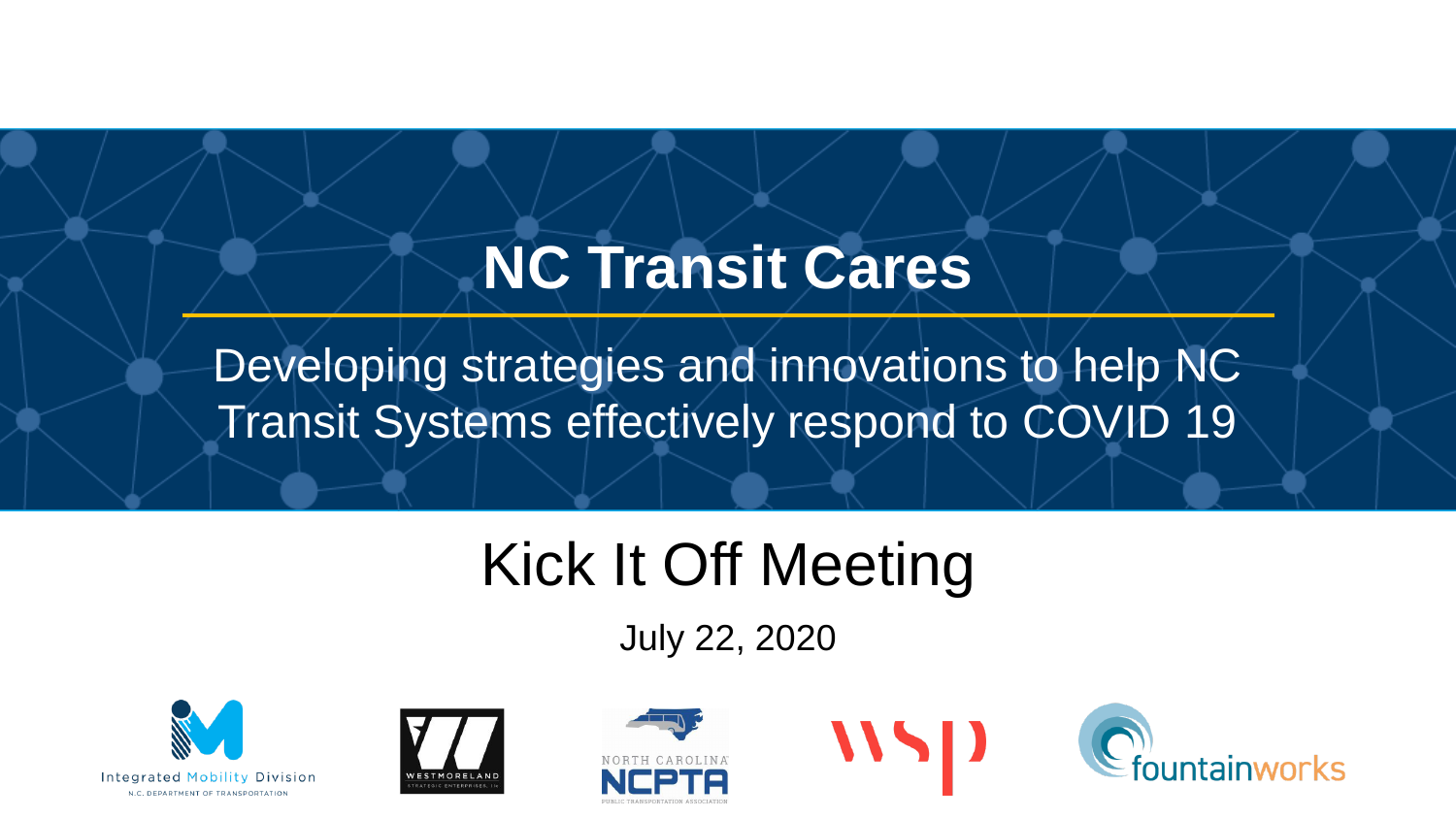

Welcome and Introductions

FTA Remarks – Dr. Yvette Taylor

Project Purpose, Approach, Timeline

Review of Current Innovations Survey

WSP Speaker – John Gasparine

Discussion on Innovation

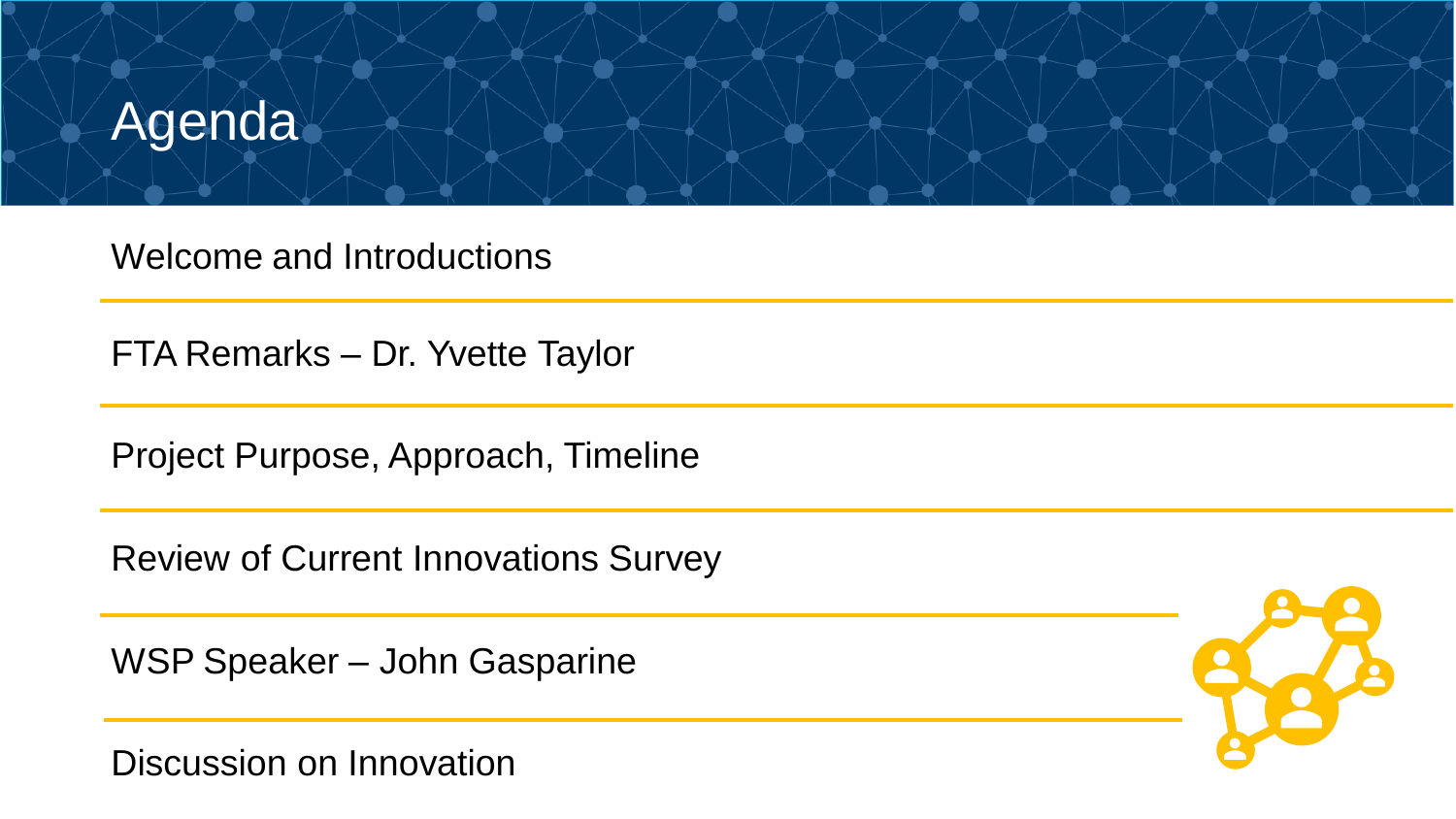#### Welcome

- Introductions
- Remarks by **Julie White, NCDOT Deputy Secretary for Multimodal Transportation**
- Remarks by **Dr. Yvette Taylor, FTA Region 4 Regional Administrator**

*In North Carolina, local and regional public transportation systems provide safe, reliable, and affordable transportation options and services to enable citizens to reach their desired destinations.* 

**The Five Key Building Blocks for this Initiative**

- COVID 19
- 2018 Public **Transportation** Strategic Plan
- NC Moves 2050
- New Integrated Mobility Division
- 2019 Transportation Summit – focus on innovation and technology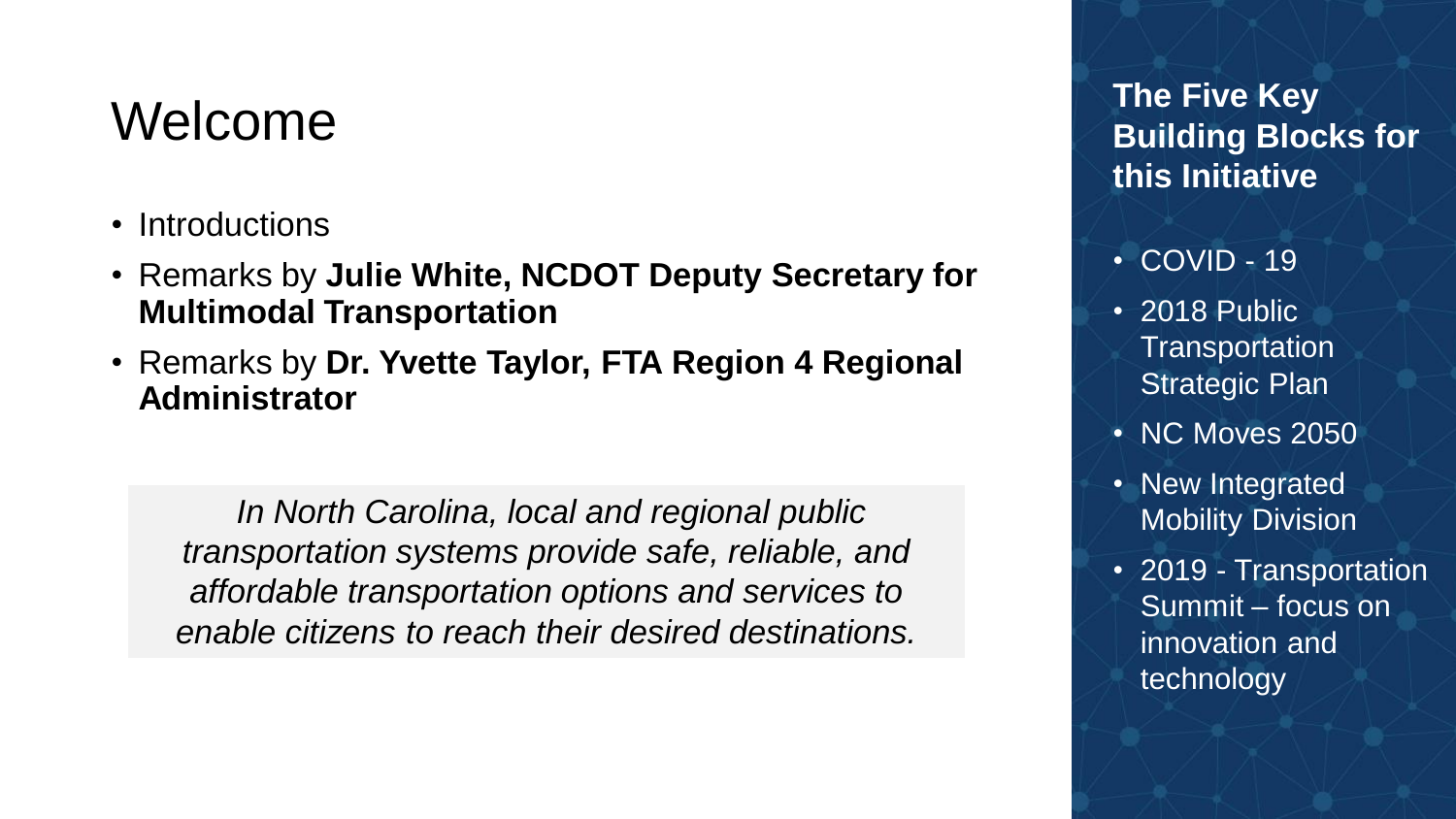#### NC Transit Cares



### Project Purpose

- COVID-19 has had immediate impacts on transit services
- Long-term and permanent impacts to travel trends and customer needs are likely
- Innovation and technology deployment are needed to respond and help with recovery efforts
- Concepts considered innovative prior to COVID-19 may now need to become standard

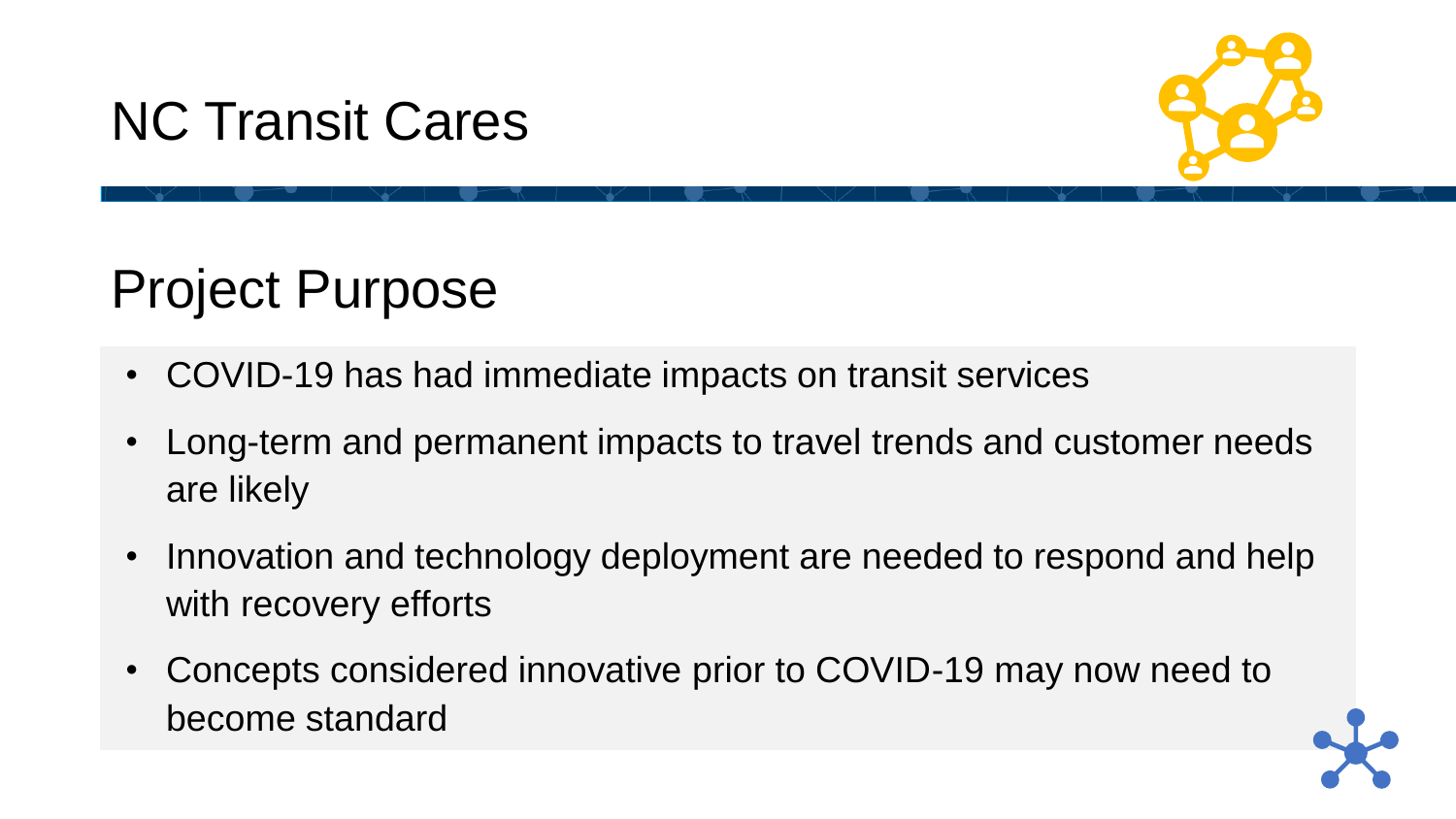#### NC Transit Cares



#### Project Approach

- Through surveys and virtual meetings, gather input from transit systems about impacts of COVID-19, unique ideas to respond and recover, and innovative solutions to long-term challenges
- Focus on ideas which ensure customer safety and health while maximizing access to opportunities and services, particularly for populations most impacted
- Establish NCDOT's role to aid in innovation deployment

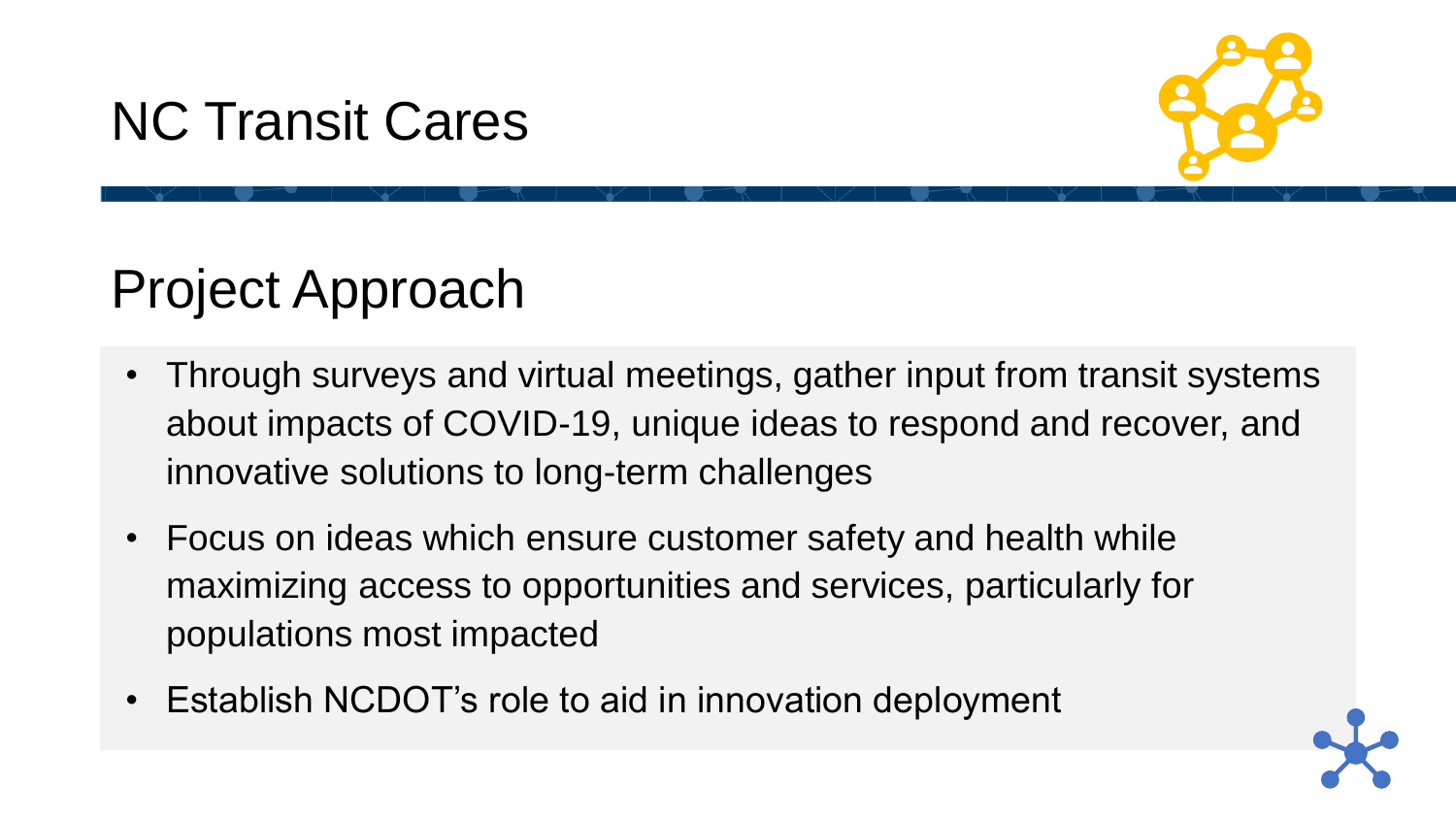NC Transit Cares (Note – let Julie White cover in her intro remarks – along with deliverables)

# Building Upon Public Transportation Strategic Plan

- Tactic 1: Partner with local organizations, community colleges, state agencies, and customers to focus transit services so people thrive
- Tactic 11: Build the Connected Statewide Network
- Tactic 12: Use technology to foster transit system integration, innovation, and operating efficiency
- Tactic 15: Improve transit travel times by implementing operating innovations

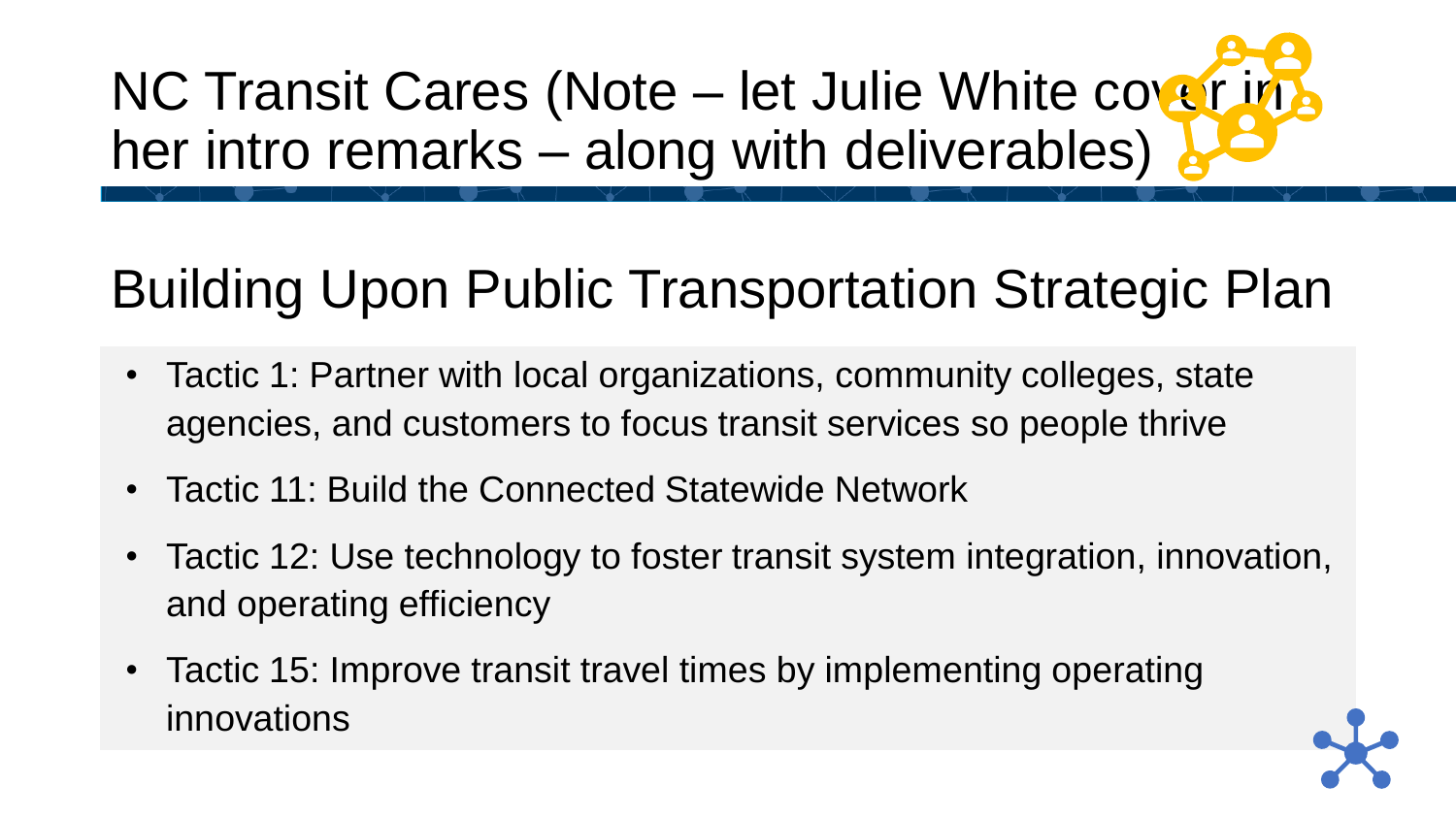#### NC Transit Cares 2020 Schedule

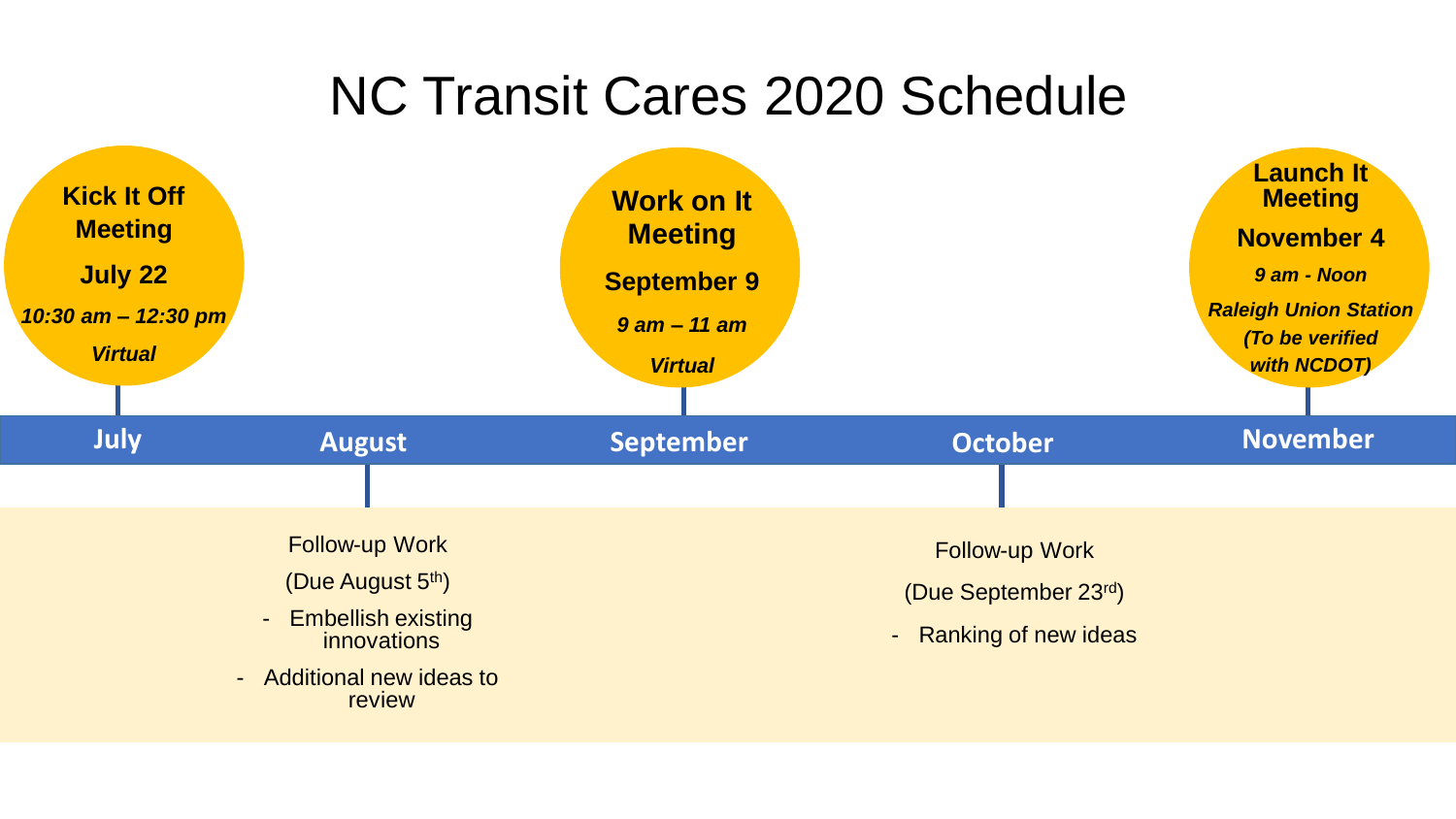## Survey Findings

- Purpose to learn from agencies about ongoing responses to COVID and to look to future innovations that could help transit agencies remain resilient
- 48 Survey Responses





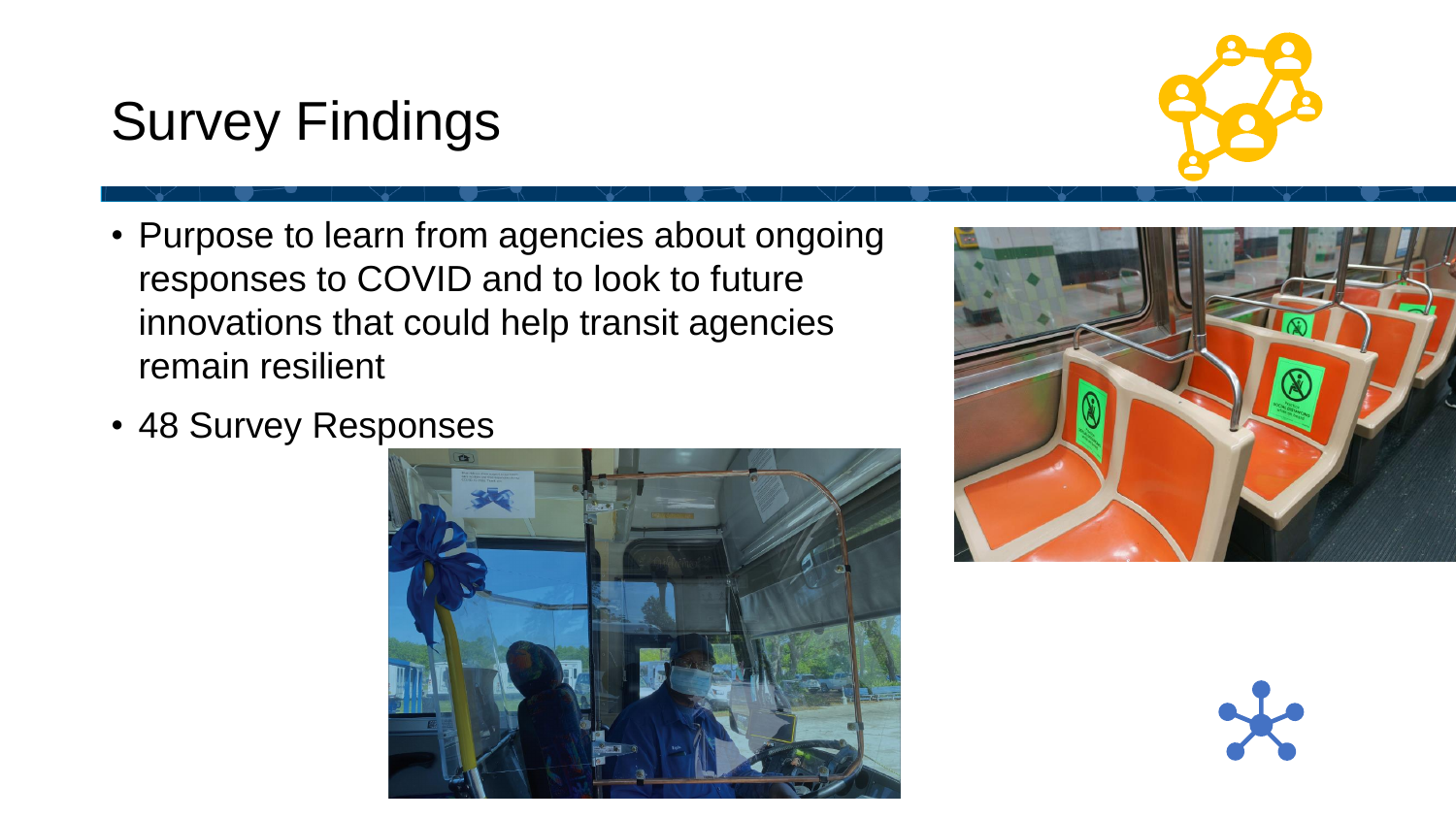

## Immediate Impacts of COVID on Operations (n=48)

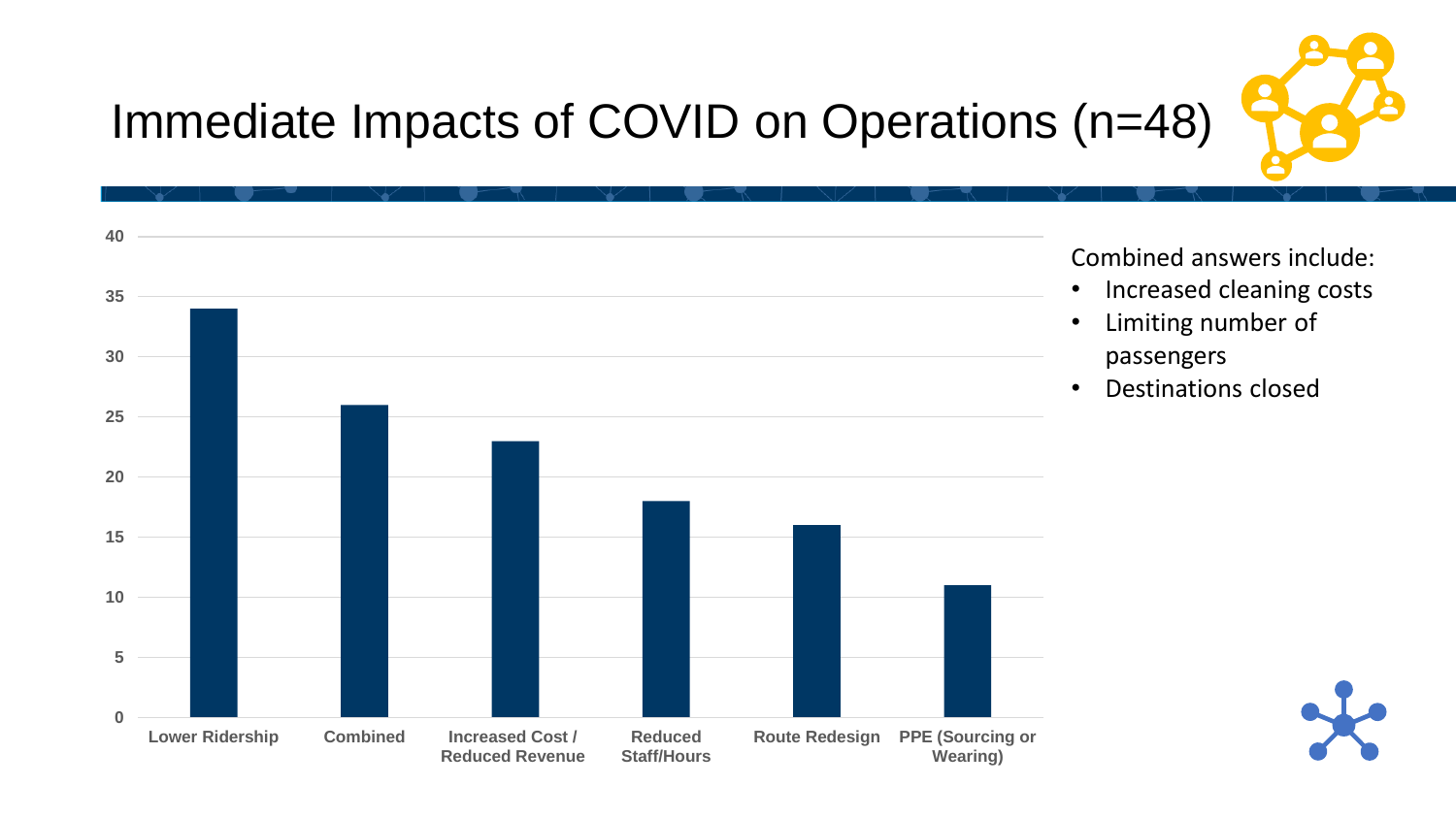

#### Long Term Changes to Operations (n=48)

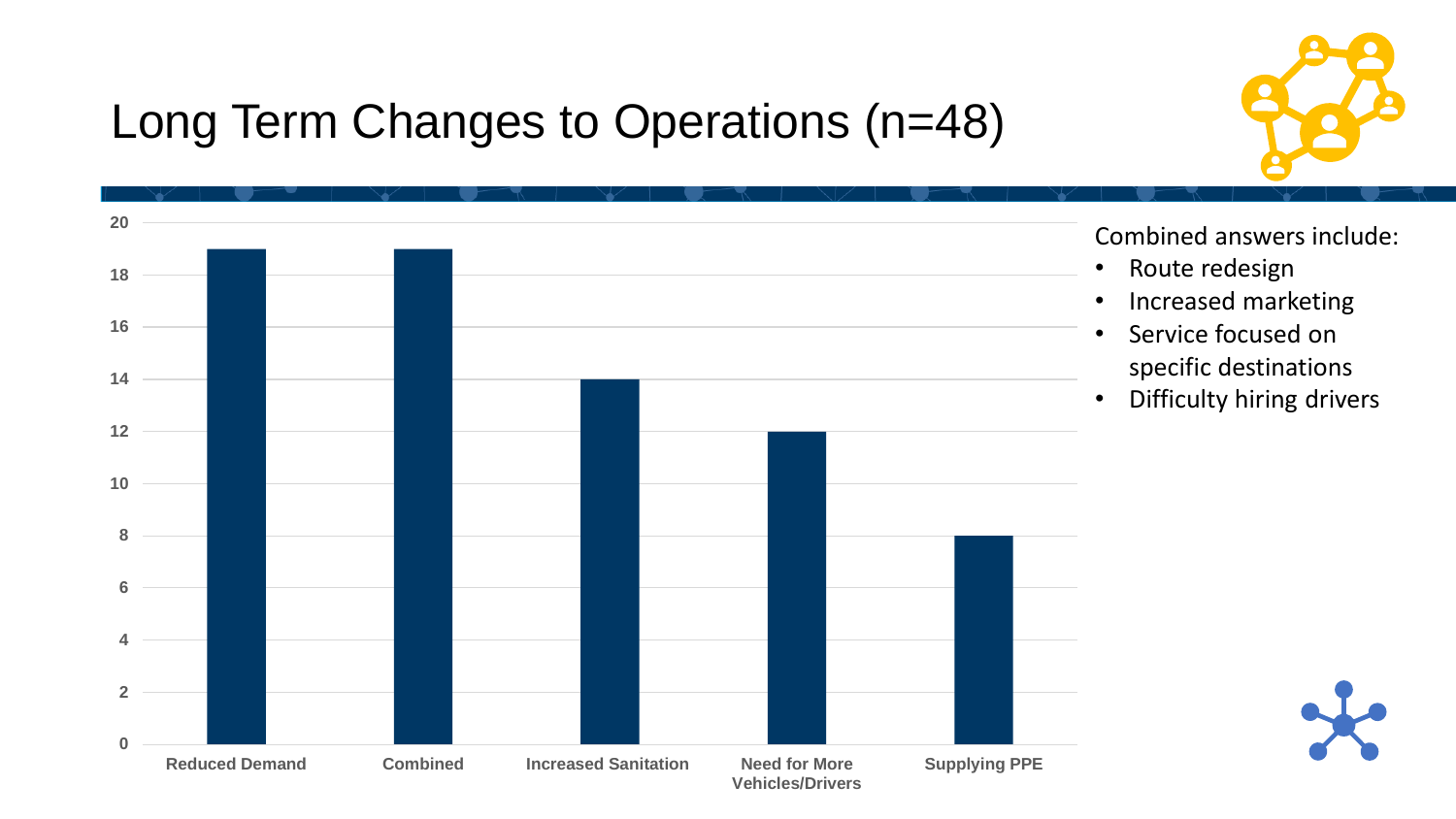

#### Implemented Changes in Response (n=48)

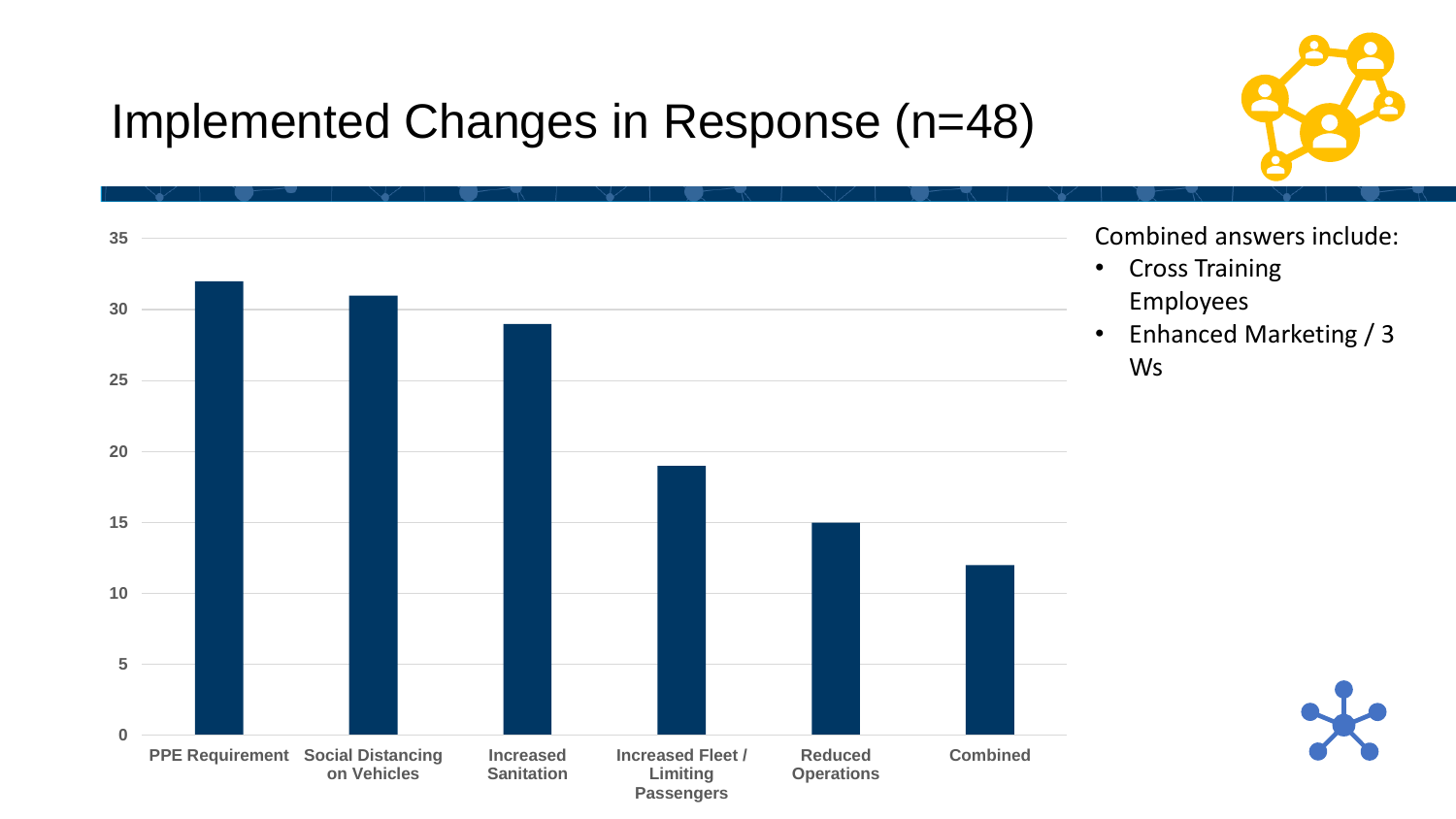# Remaining Challenges / Changes to Implement (n=48)

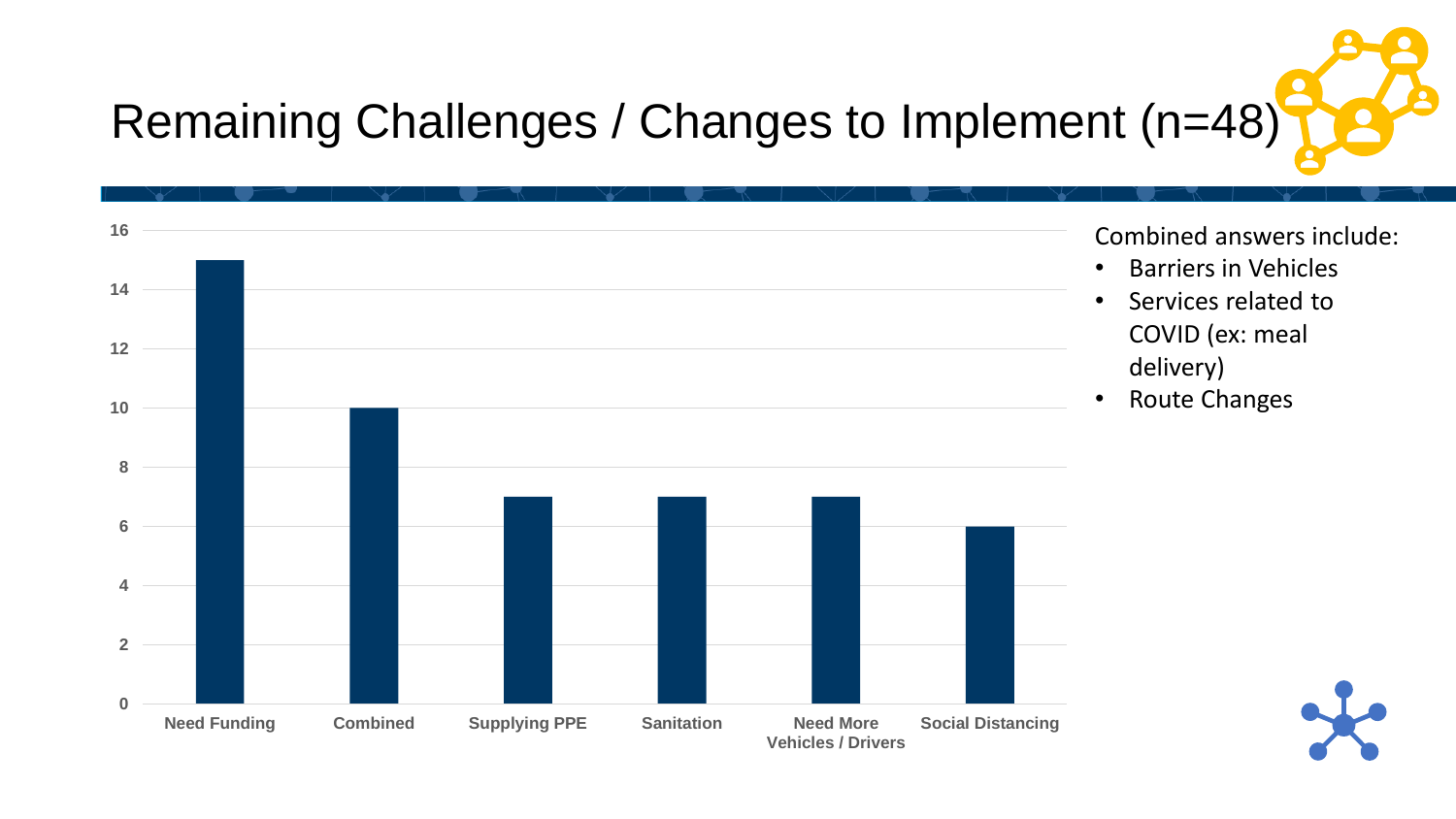

#### Innovative Activities/Responses to COVID (n=48)

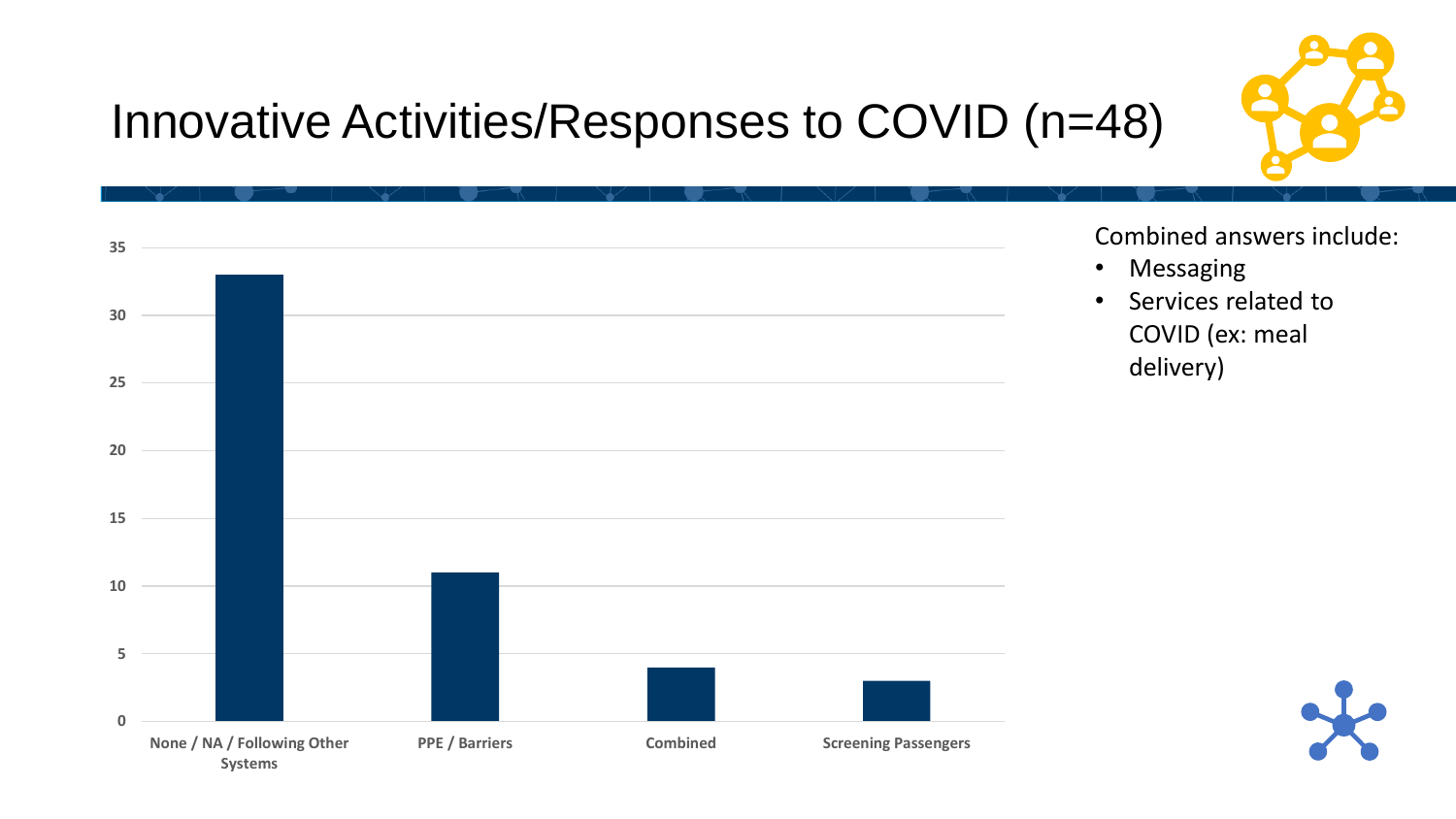

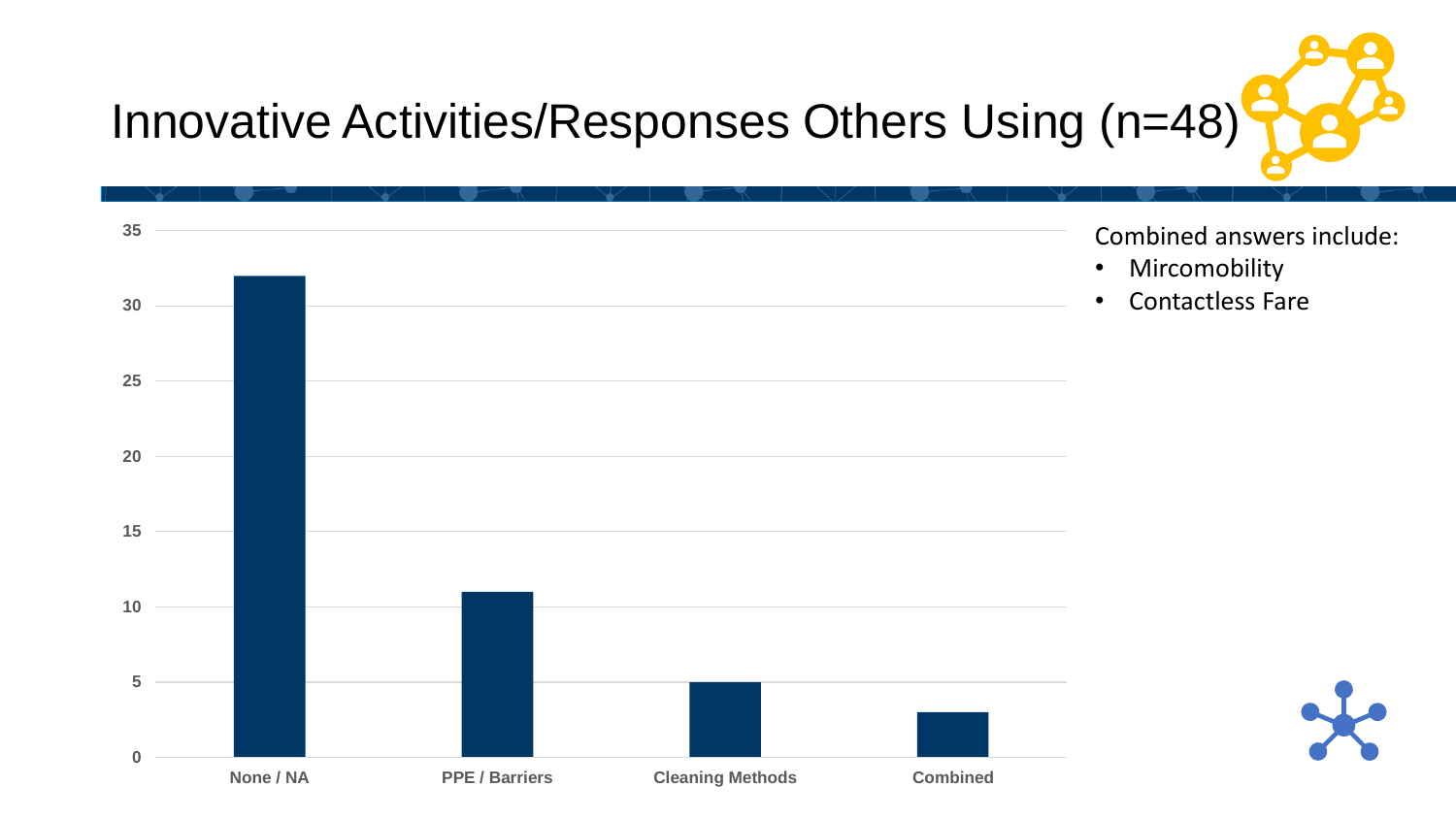#### Innovations Prior to COVID (n=48)

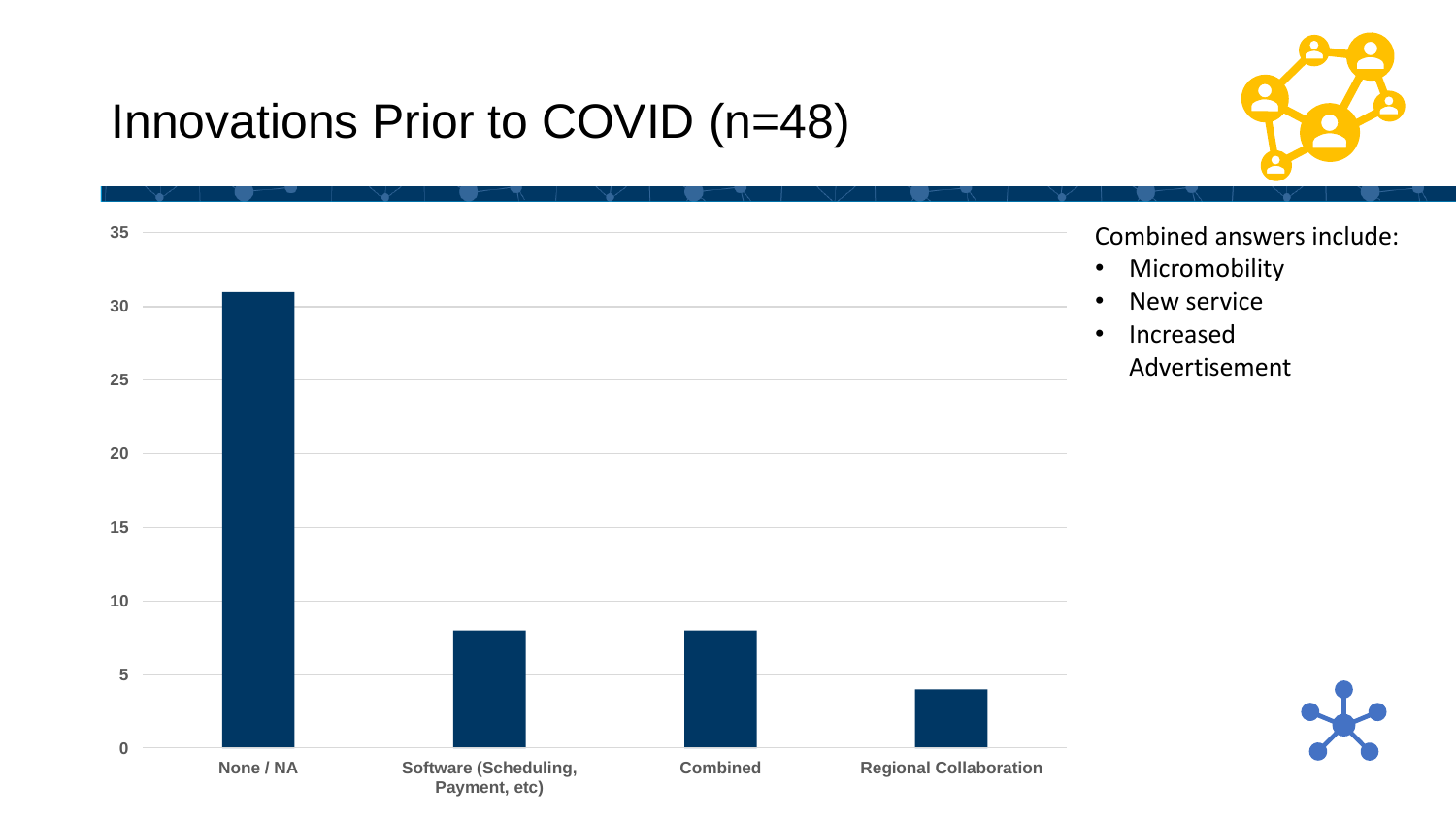#### Innovations Interested In (n=48)

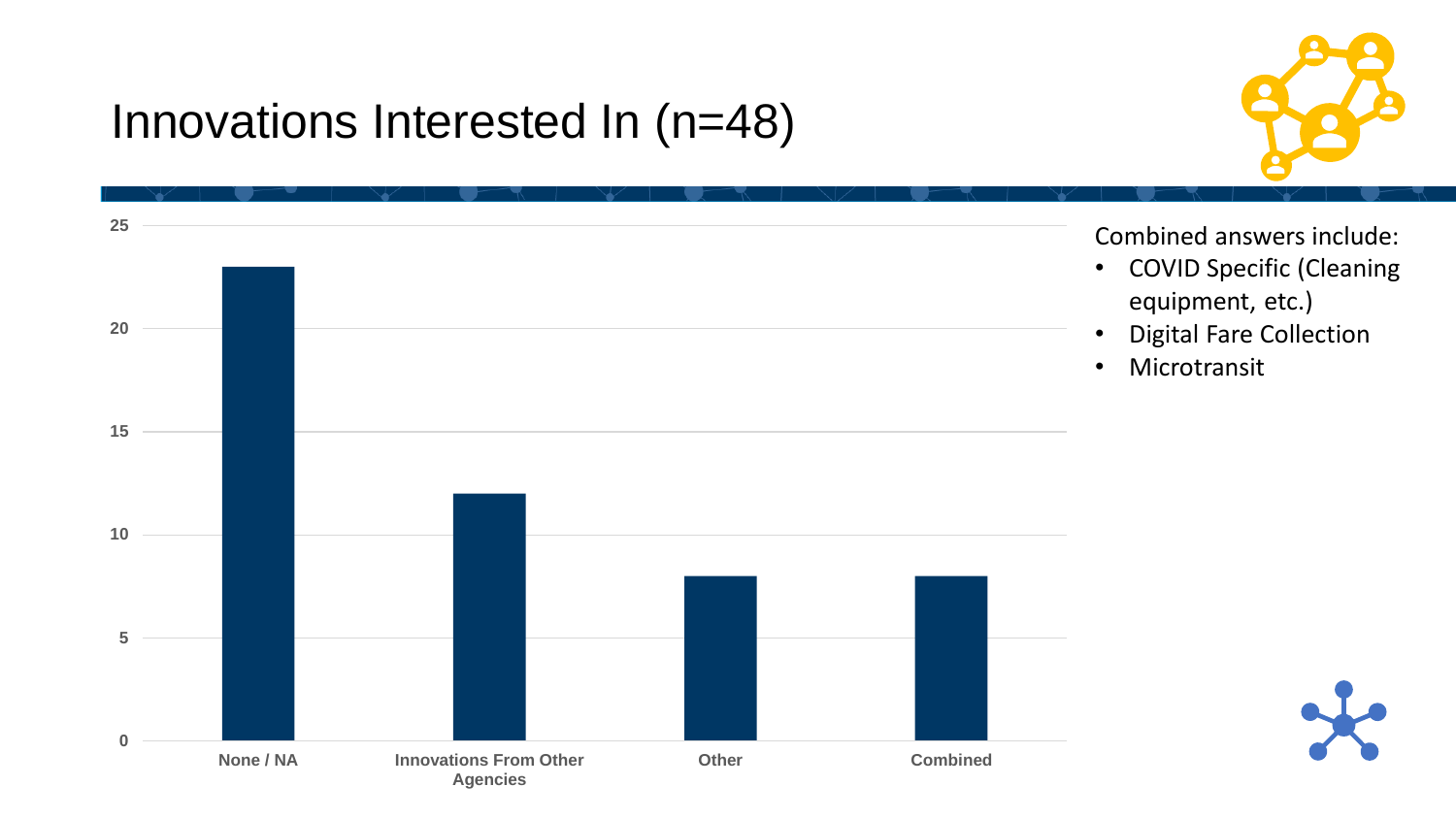#### NCDOT's Role in Innovation (n=48)



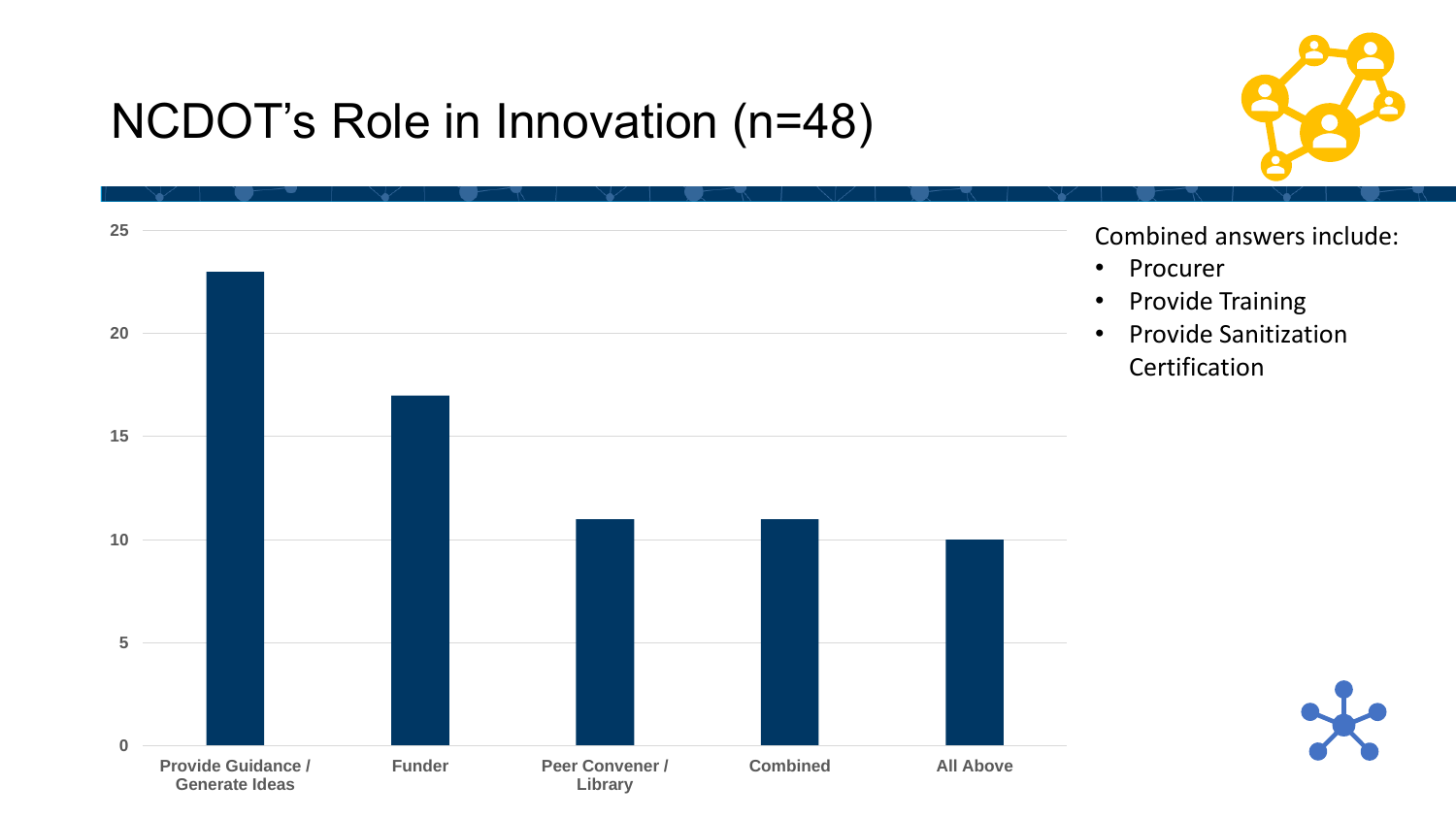#### Should NCDOT's role be different in response to COVID-19 than under normal circumstances?(n=48)

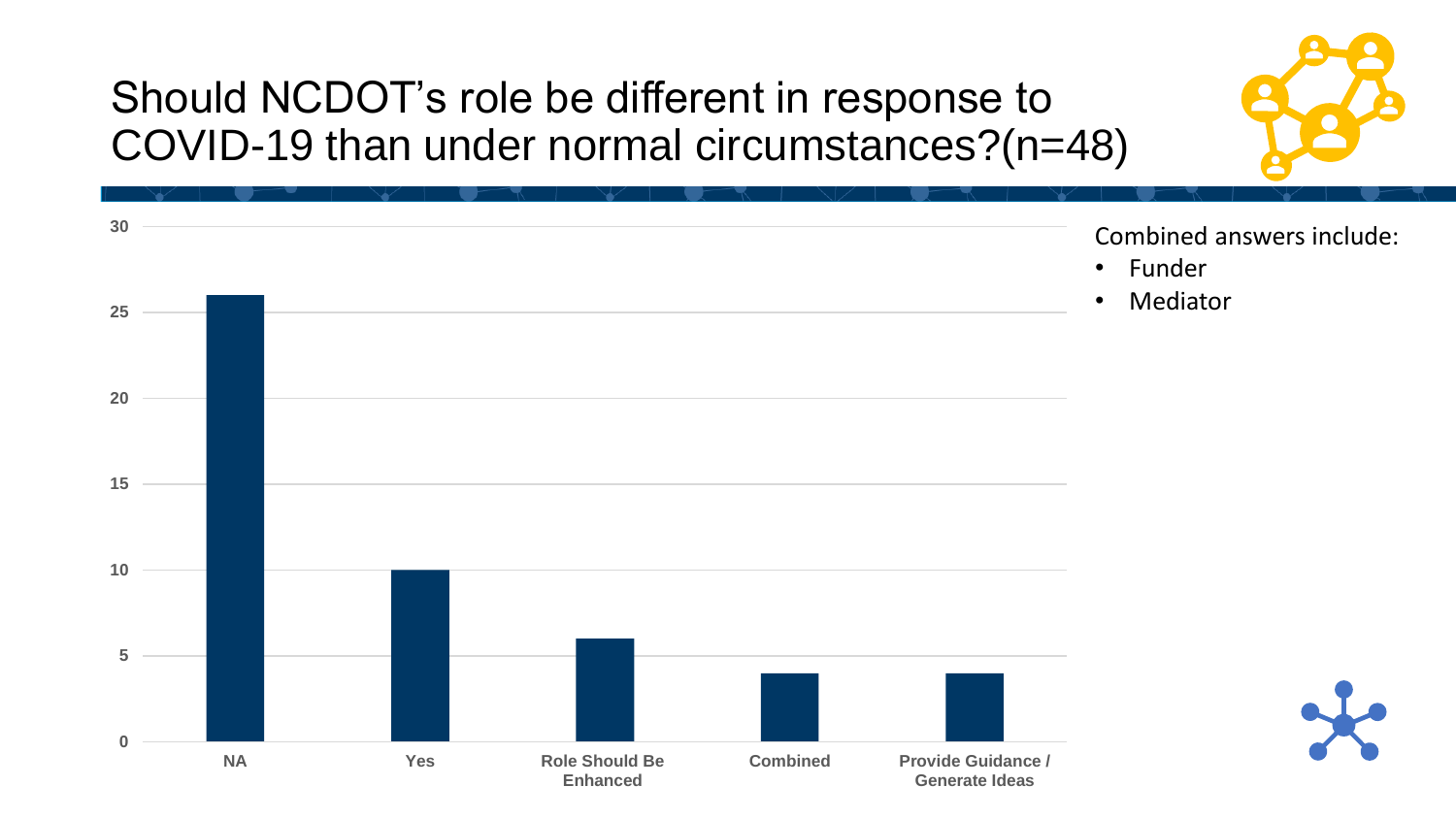## WSP Speaker - John Gasparine



- Current state of transit in the U.S
- How agencies are responding and recovering
- Innovative approaches to COVID 19 response
- Potential long term changes



**The COVID-19 Pandemic Public Transportation Responds: Safeguarding Riders and Employees** 

Strategies and tactical guidance for public transportation agencies during the COVID-19 pandemic and to inform future pandemic preparedness

April 13, 2020

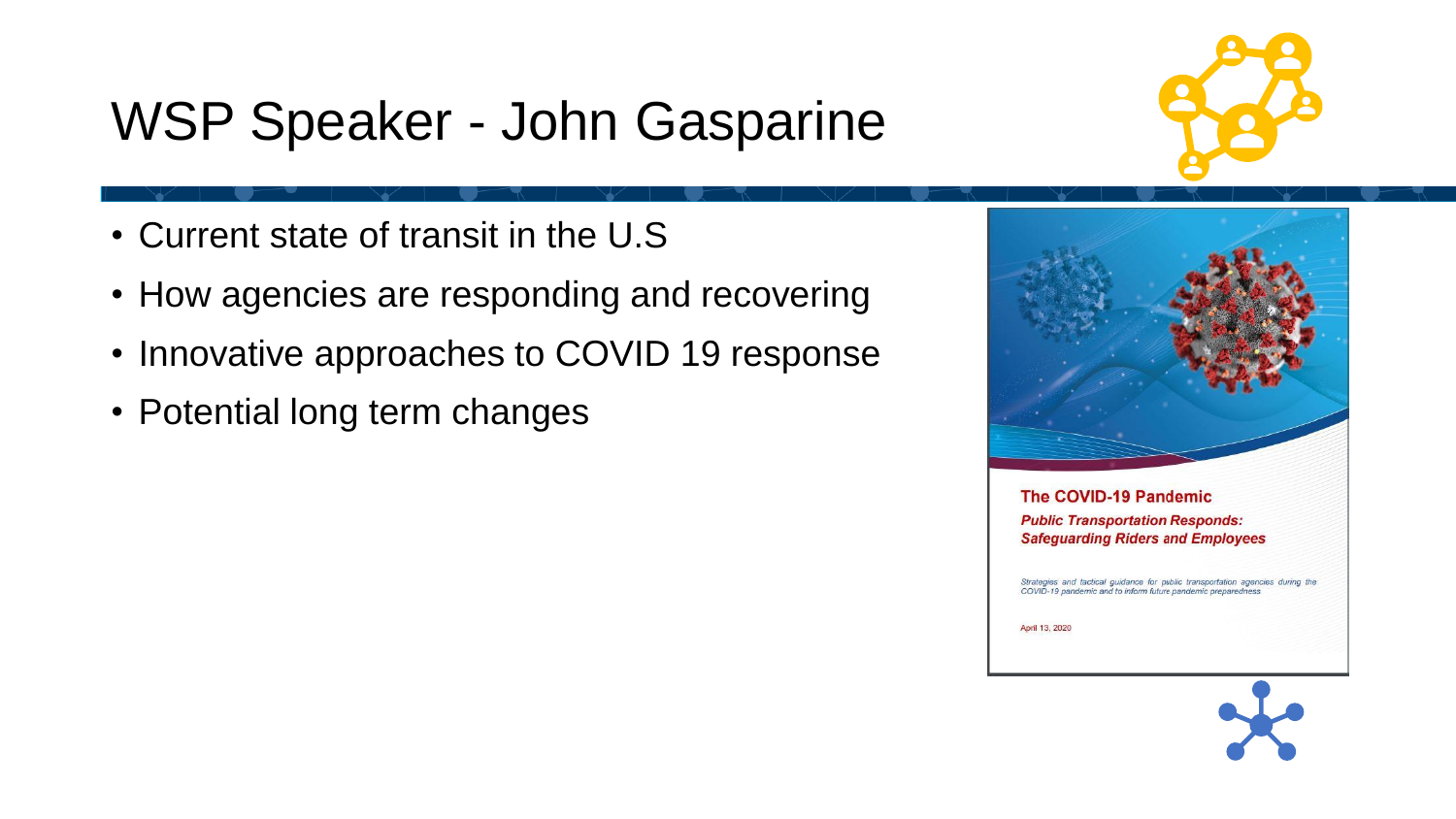#### **Discussion**



- **What are you currently doing that is innovative?**
	- *Breakout by system type*
- **What does innovation mean to you?**
	- *Ideation by all participants*
- **What innovations would like you to learn about?**
	- *Breakout by system type*